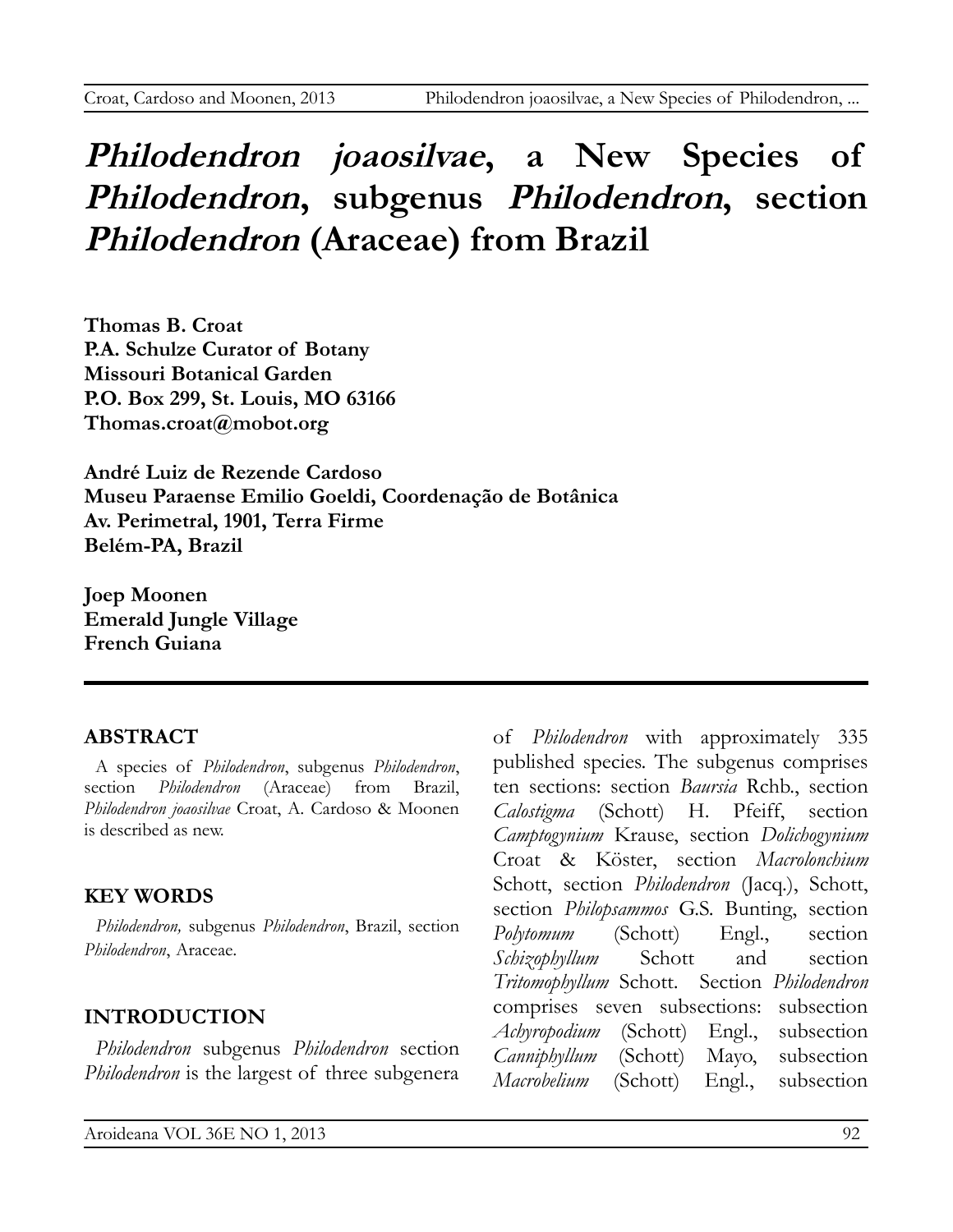

**Figure 1.** A–D. *Philodendron joaosilvae* Croat, A. Cardoso & Moonen. A. Habit showing leaves, adaxial surface. B. Growth habit, petioles arising from stem with long internodes showing two or more clusters of leaves. C. Unearthed stem showing dense roots and with one inflorescence. D. Complete inflorescence showing staminate and pistillate portions cut open to expose spadix.

*Philodendron* (Schott) Engl., subsection *Platypodium* (Schott) Engl., subsection *Psoropodium* (Schott) Engl., and subsection *Solenosterigma* (Klotzsch ex Schott) Engl. The new species is placed in subsection *Philodendron.*

**Philodendron joaosilvae** Croat, A. Cardoso & Moonen, **sp. nov.** Type: BRAZIL. Pará: Municipio de Itaituba, Garimpo do Waldeci,

Floresta Nacional do Amana, on plateau during the survey work for the management plan of Flona Amana, run by the STCP Engenharia e Projetos, cultivated in Belém 05º37' 23.5"S, 57º 26' 22.1"W, 150 m, 6 Apr 2009 *João F. Batista da Silva 3031* (holotype, MG-207180; isotypes, B, K, MO, NY, RB, US)*.*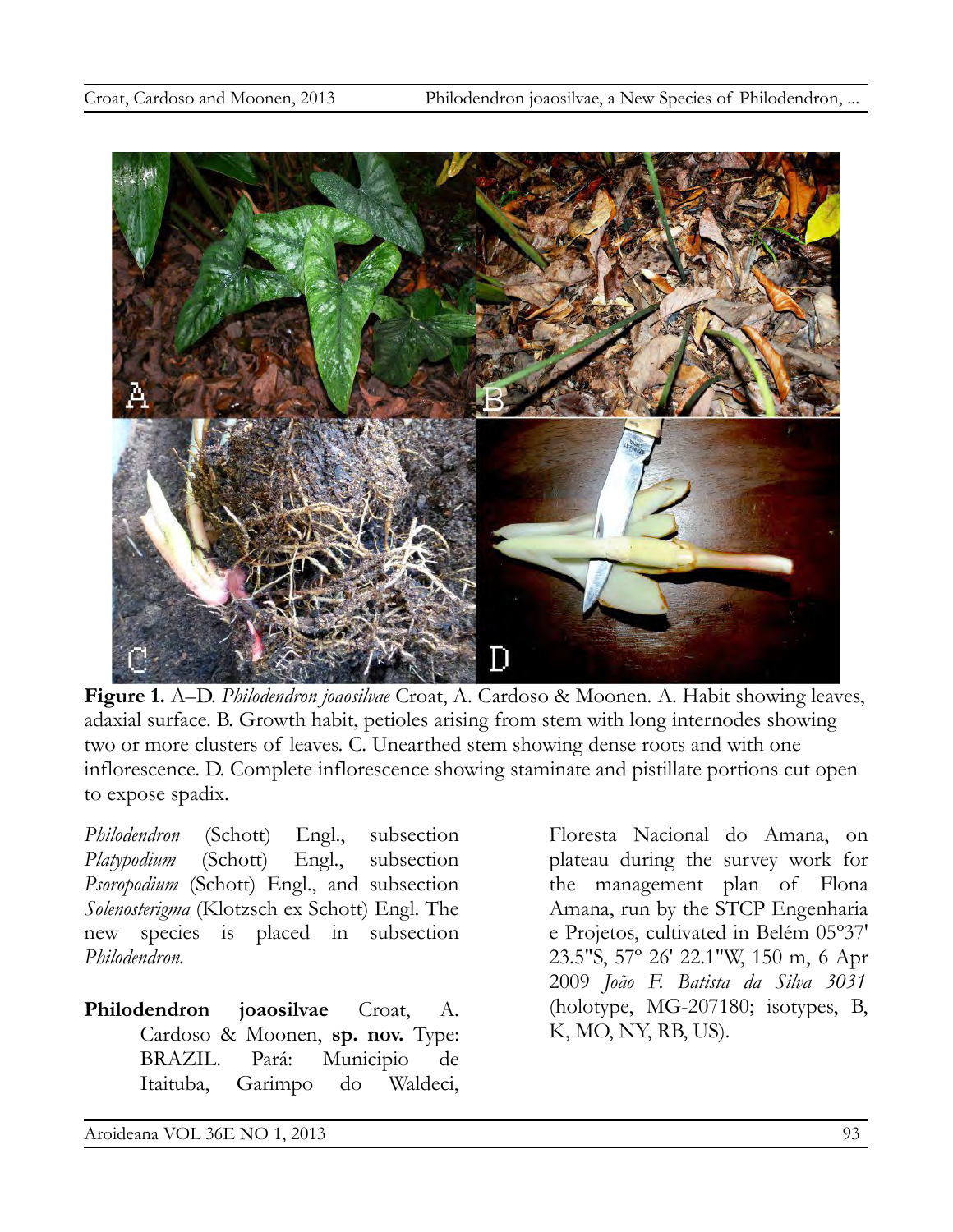|  |  | Croat, Cardoso and Moonen, 201 |  |
|--|--|--------------------------------|--|
|  |  |                                |  |

d Moonen, 2013 Philodendron joaosilvae, a New Species of Philodendron, ...

The species is closest to *Philodendron maguirei* G.S. Bunting but that species differs in having petioles which dry glossy yellowbrown and smooth, sagittately lobed, bicolorous blades (drying gray-brown above, reddish brown below) which lack crossveins and have obvious laticifers. In the Lucid Philodendron Key *Philodendron joaosilvae* also tracks to *P. jodavisianum* G.S. Bunting from Central America and the western slopes of the South American Andes which differs in having blackish drying blades with a V-shaped sinus and stems with prominent fibrous persistent cataphylls.

Terrestrial; stem creeping over surface of soil, in dense shady forest on yellow latosol clay; **internodes** to 50 cm or more long, much shorter near apex on flowering plants, mostly 1–1.5 cm long, pinkish, matte; **cataphylls** to 7.3 cm long, narrowly very long-acuminate, thin, drying dark brown and persisting intact briefly then breaking up with only the bases persisting; **petioles** 45–52.5 cm long, 6–7 mm diam., medium green, densely short-dark-lineate, weakly glossy, terete midway, obtusely flattened toward apex with a faint medial rib, drying medium gray-brown, matte, 4–5 mm diam., finely ridged, short-pale-lineate, irregularly blackish-dotted and streaked; geniculum not apparent; **blade** narrowly triangularsagittate-hastate, 19.2–39 cm long, 22–27 cm wide, broadest across the posterior lobes, sometimes with a marked constriction just below the petiole attachment, narrowly long-acuminate at apex, prominently lobed at base, dark green and matte above with variegations of gray in a broad area midway between the midrib and the margin, subcoriaceous, moderately paler and semiglossy below, drying medium yellow-brown and matte above, scarcely paler, medium yellow-brown and weakly glossy below; **anterior lobe** 21.5–30.5 cm long, broadly concave along margins; **posterior** lobes slender and narrowly rounded at apex, somewhat spreading, departing midrib at a 125–135º angle, 12.2– 17.3 cm long, 6.5–7.6 cm wide midway; **midrib** narrowly sunken and concolorous above, narrowly rounded, moderately paler and matte below, drying concolorous, broadly convex with a narrow medial groove, short-pale-lineate above, concolorous, narrowly rounded, finely and irregularly ridged, faintly short-pale-lineate below; **primary lateral veins** 4(5) pairs, arising at an acute angle then spreading at a 40–50º angle to the midrib, weakly quiltedsunken and concolorous above, narrowly rounded and weakly paler below, drying concolorous and narrowly sunken with a narrow medial vein above, narrowly rounded and concolorous, with marginally raised areas near the midrib, densely shortpale-lineate throughout below; **minor veins** moderately distinct; cross-veins moderately distinct both when fresh and when dried, all lateral veins prominently upturned near the margin and extending well upward along the margin in several series parallel to the margin; **upper surface** densely short-pale-lineate throughout; **lower surface** short-pale-lineate but mostly along the major veins; **sinus** parabolic, 9–11.5 cm deep, 7–9.5 cm wide, **basal veins** 4–5 pairs,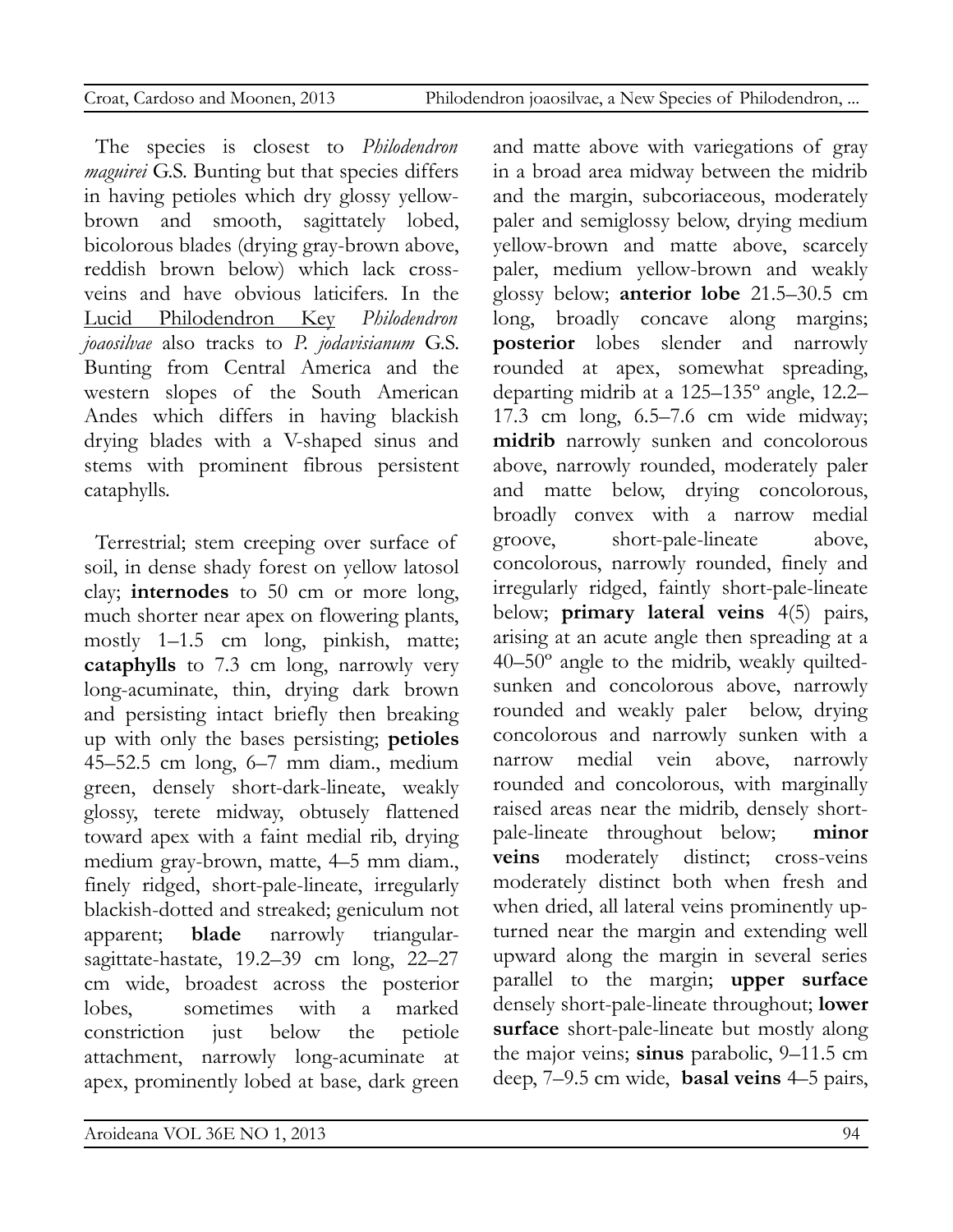Croat, Cardoso and Moonen, 2013 Philodendron joaosilvae, a New Species of Philodendron, ...



**Figure 2.** A–D. *Philodendron joaosilvae* Croat, A. Cardoso & Moonen. A. Newly emerged inflorescence still contained within prophyll. B. Newly emerged inflorescence emerging from prophyll. C. Complete inflorescence showing side view at anthesis. D. Complete inflorescence showing near face view at anthesis.

Aroideana VOL 36E NO 1, 2013 95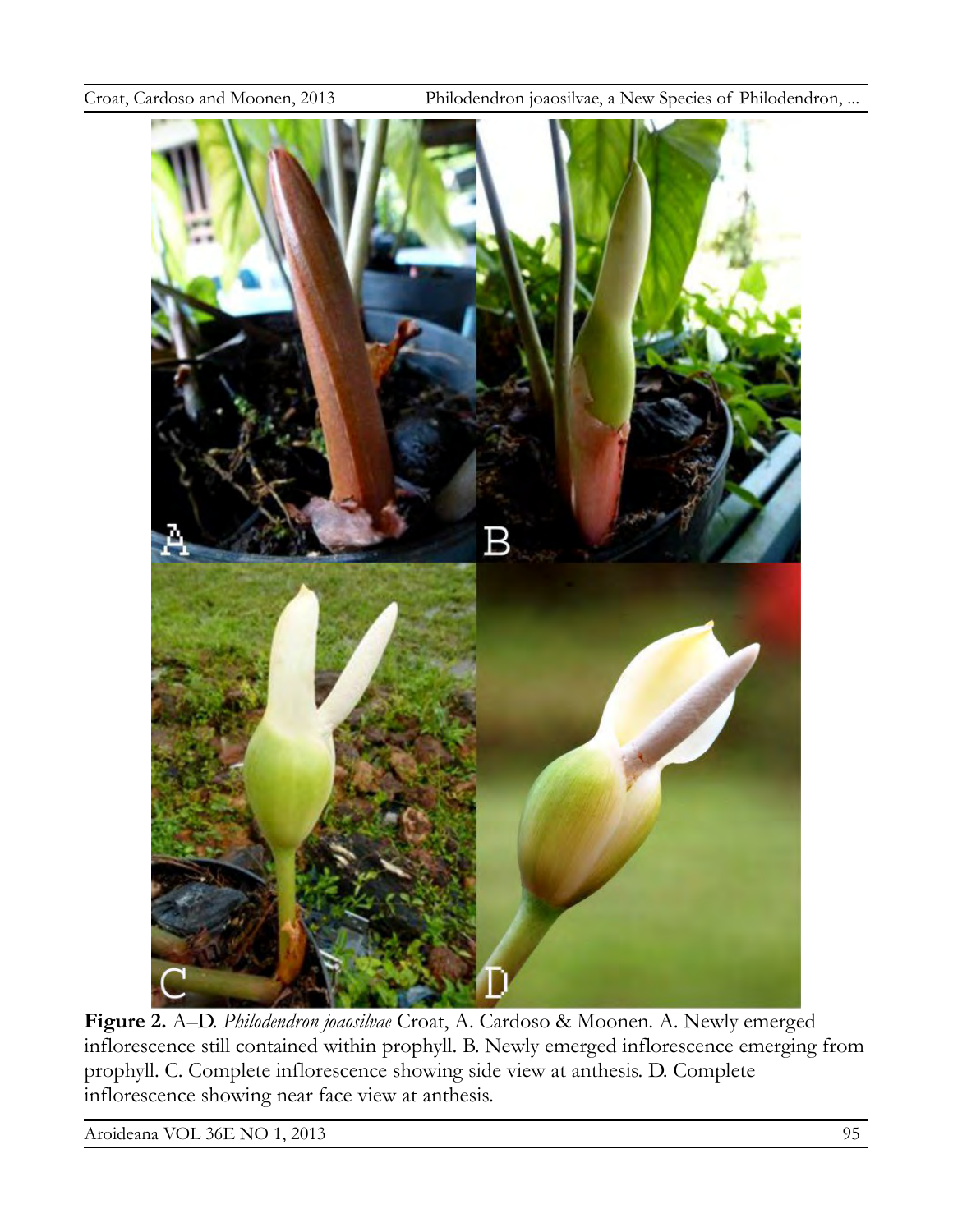$1<sup>st</sup>$  pair free to the base,  $2<sup>nd</sup>$  pair fused to 2– 3.3 cm,  $3^{\text{rd}} - 4^{\text{th}}$  (5<sup>th)</sup> pairs fused 4.5–7.8 cm, the  $4<sup>th</sup>$  &  $5<sup>th</sup>$  pairs sometimes fused to 8.3 cm; **posterior rib** nearly straight, naked for 1–1.5 cm. INFLORESCENCE solitary, surrounded by a pinkish, 1-ribbed prophyll; **peduncle** 3.5–4 cm long; 5 mm diam., semiglossy; **spathe** (6.7)8.6–10.1 cm long, wide, tube 3.5–5 cm long, 1.9–2.1–2.6 x 1.5–2.1 cm wide, dark yellow-green outside, pale whitish green and glossy inside; blade 3.2–4.3 cm long, 1.3 cm diam. just above tube, yellow-white to creamy, sometimes yellow-green medially outside, whitish and glossy inside with faint lines in tube; **spadix** stipitate 6–8 mm long, (6 x 7 mm diam.), 5.3–7.8 cm long; staminate spadix 4.1–5.3 cm long, 6–10 mm diam., pale cream (turning creamy brown in pickled condition); sterile staminate flowers, 7–10 mm long, 8–11 mm diam. at base 6–10 mm diam. at apex, creamy white, (yellowish brown in pickled condition); pistillate spadix pale yellow-green, 2.2–3.3 cm long, 8–10 mm diam. at base, 9–12 mm diam. midway, 9–11 mm diam. at apex, light yellowish green (dark brown in pickled condition); **pistils** 1.6–2.2 mm long, 1.0–2.3 mm diam.; style thick and broadly rounded at apex, conspicuously granular in pickled condition; stigma ca. 0.3–0.7 mm thick, 1–1.2 mm diam., broadly flattened; ovules 0.1–0.3 mm long, arranged along the axial margin of the locule, 10–12 per locule, funicles about as long as or slightly longer than ovules.

*Philodendron joaosilvae* is a member of subgenus *Philodendron*, section *Philodendron* subsection *Philodendron,* and is characterized by its terrestrial creeping habit across the forest floor with leaves widely spaced except near the flowering apex of the stem, terete petioles, narrowly triangular-ovate-sagittate blades with the anterior lobe concave along margins and with narrow, more or less spreading posterior lobes as well as by the solitary greenish inflorescence. Another unusual feature of the species is that one side of blade usually has many more branches arising from the basal veins than on the other side, giving the blade an appearance of being inequilateral.

*Philodendron joaosilvae* is endemic to Brazil, known only from the type locality in the State of Pará, Municipio de Itaituba, in the Floresta Nacional do Amana, at 150 m in a *Tropical moist forest* life zone (Holdridge, 1971).

The National Forest (Flona) of Amana, or Amanã, consisting of 542, 620 hectares is a Conservation Unit, located in the state of Pará in the municipalities of Itaituba and Jacareacanga at the confluence of the Madeira and Tapajós rivers, bordering the state of Amazonas. The creation of this reserve in February 2006 has provided environmental protection in the region of the BR-163, a national road connecting the cities of Cuiabá in Mato Grosso to Santarém in Pará. It was created with the objectives of promoting sustainable multiple-use management of forest resources, the maintenance and protection of water and biodiversity resources, as well as supporting the development of methods for sustainable use of natural resources. Its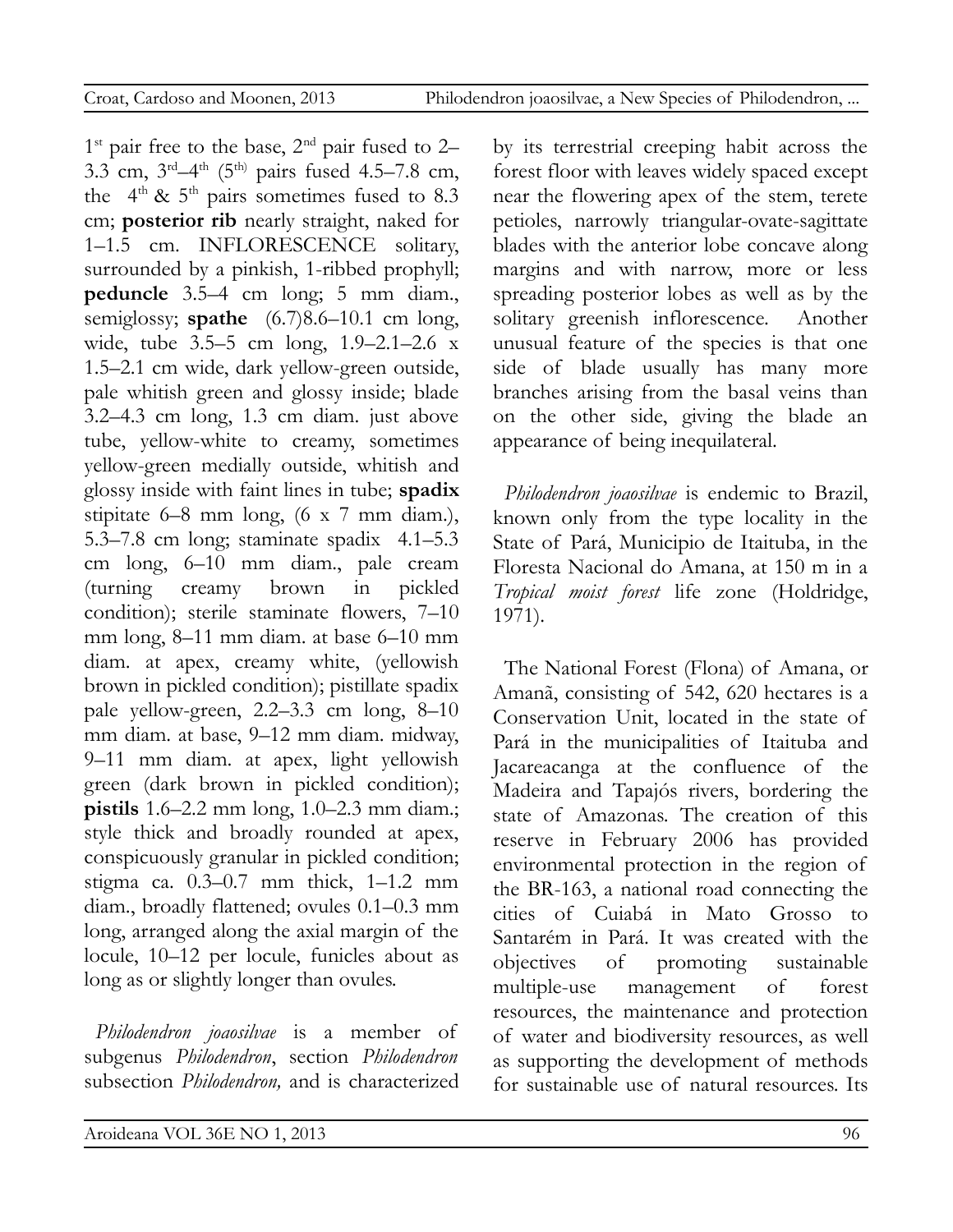

**Figure 3.** *Philodendron joaosilvae* Croat, A. Cardoso & Moonen. (Drawn by Elielson Rocha from JBF da Silva 3031.)

Aroideana VOL 36E NO 1, 2013 97